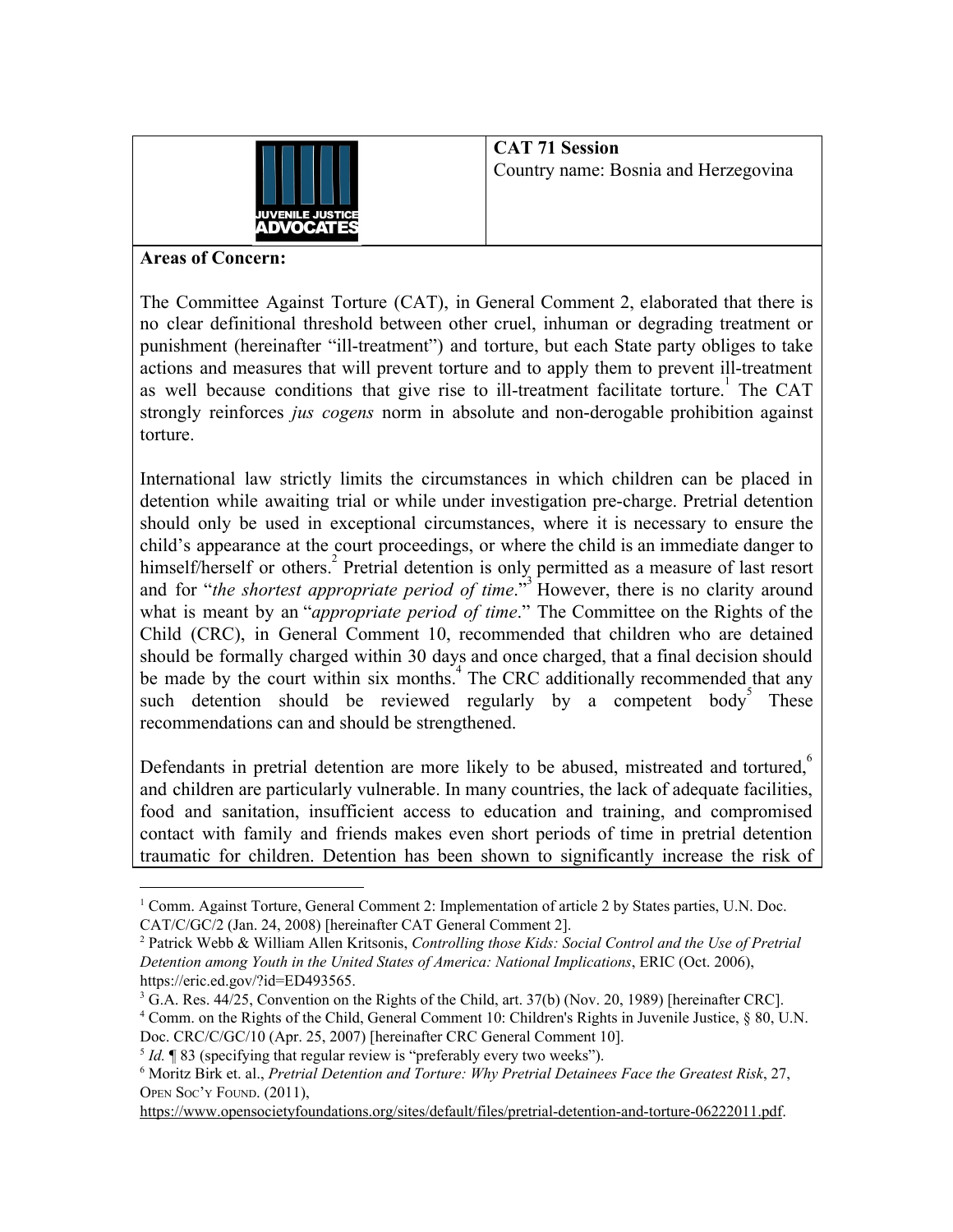depression, suicide, school drop-out, and drug use among children. Unfortunately, in many countries the majority of children in detention are awaiting trial and may spend months or years behind bars before having their cases resolved. Even in jurisdictions that have successfully implemented alternatives to detention, children still spend months or years in pretrial detention, often longer than any sentence they might receive on conviction. It is reportedly common for children to receive conditional release or diversion after months of pretrial detention<sup>8</sup>. This means that the most significant time spent deprived of liberty is while awaiting trial, when children are ostensibly presumed innocent.

The 2018 report "Children in Pretrial Detention: Promoting Stronger International Time Limits" is the first study of how long countries allow children to be detained awaiting trial. Looking at the legal limits in 118 countries, the report found that 26% of countries have no time limit and 40% of countries allow exceptions to their time limit, risking indefinite detention. Nevertheless, the length of time that children actually spend in detention awaiting trial is data that countries have not be collecting or reporting.

The *Children in Pretrial Detention: Promoting Stronger International Time Limits* report serves as a baseline for the CRC to expand on country practices regarding times of pretrial detention of children.

## **Methodology**: 9

This alternative report is based on the *Children in Pretrial Detention* report on pretrial detention times of 119 CRC State parties.<sup>10</sup> Such report was conducted by reviewing the respective current statutes or court rules in force at the time that the data was collected. In defining the statutory time period of pretrial detention, when possible, the report applied the statutory maximum for pretrial detention based on the time allowed in detention from arrest until a sentence was established. However, varying jurisdictions defined pretrial detention differently or set limits based on alternative procedural milestones. Where the statute did not provide a length of days or it was unclear, the number of days was based on the national law's definition of pretrial detention.

Most jurisdictions did not indicate any time limit for children in pretrial detention pending appeals. For the sake of uniformity, only limits based on pretrial detention before the first adjudication were used. State practices are unclear when a case is appealed, and

<sup>8</sup> *E.g.*, *Diagnóstico del Sistema de Justicia Para Adolescentes del Estado de Chihuahua: "Buenas Prácticas para las Alternativas a la Detención"*, 8–10, JUSTICIA JUVENIL INT'<sup>L</sup> (Sept. 2017)

<sup>7</sup> Barry Holman & Jason Ziedenberg. *The Dangers of Detention: The Impact of Incarcerating Youth in Detention and Other Secure Facilities*, 3–10, JUST. POL'<sup>Y</sup> INST. (Nov. 28, 2006), http://www.justicepolicy.org/images/upload/06-11 rep\_dangersofdetention\_jj.pdf.

https://jjimexico.org/projects/chihuahua [hereinafter *Diagnóstico 2017*].

<sup>9</sup> Additional methodological information available in *Children in Pretrial Detention: Promoting Stronger International Time Limits,* i, May, 2018 (available at https:jjimexico.org/ptd-report/) 10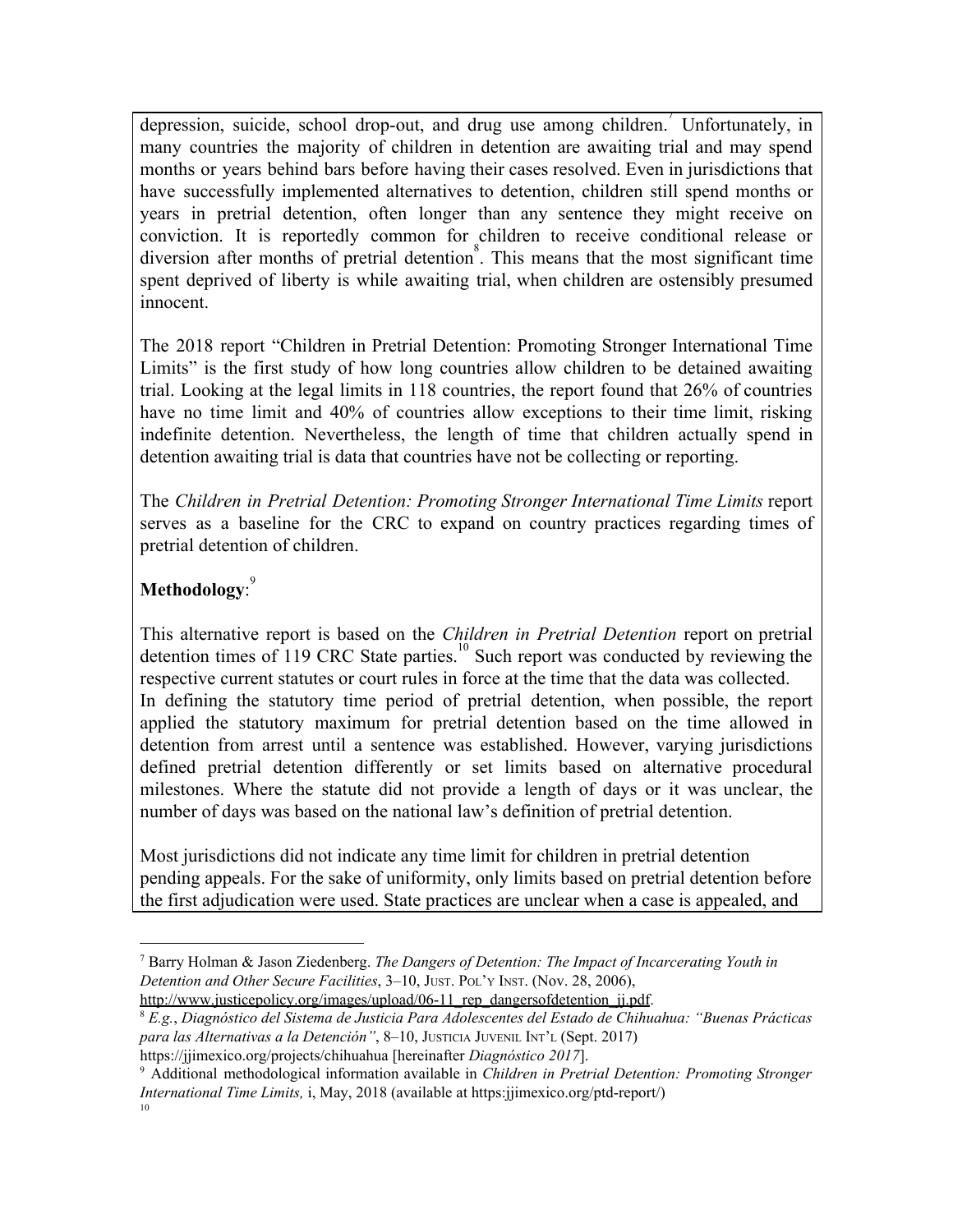the child is in pretrial detention, such as if the clock is suspended or if the time limit still applies

## **Bosnia and Herzegovina**

Bosnia and Herzegovina has a generally applicable pretrial detention limit for juveniles of 30 days with applicable exceptions that could amount to an average of 270 days of pre trial detention of youth.<sup>1</sup> Statutory Citations | Criminal Procedure Code of Bosnia and Herzegovina of 2003 **(amended in 2018) Article 357. Placement of the Minor** (1) The judge for juveniles may order that the minor during the preparatory proceeding be placed in a juvenile home, educational or similar institution, be placed under the surveillance of the juvenile welfare authority or put in the care of another family if this is necessary to separate the minor from the environment in which he has been living or to provide the minor with aid, protection or a place to live. (2) The cost of the minor's accommodations shall be paid in advance from the budget and shall be included in the cost of the criminal proceedings. **Article 358 Ordering the Custody** (1) Exceptionally, the judge for juveniles may order that the minor be placed in custody when the reasons for the custody referred to in Article 132, Paragraph 1, Item a) through c) of this Code exist. $^{12}$ (2) Based on the decision on custody issued by the judge for juveniles, the custody may not exceed 30 days. The Panel

<sup>&</sup>lt;sup>11</sup> Criminal Procedure Code of Bosnia and Herzegovina (2003, amended 2018), ch. XXVI, sec. 2, arts. 357–58 (emphasis added). Unofficial Consolidated Text available in English at:

[https://www.legislationline.org/download/id/8502/file/CPC\\_BiH\\_am2018\\_eng.pdf](https://www.legislationline.org/download/id/8502/file/CPC_BiH_am2018_eng.pdf)

 $12$  These items are: a) if he hides or if other circumstances exist that suggest a possibility of flight; b) if there is a justified fear to believe that he will destroy, conceal, alter or falsify evidence or clues important to the criminal proceedings or if particular circumstances indicate that he will hinder the inquiry by influencing witnesses, accessories or accomplices; c) if particular circumstances justify a fear that he will repeat the criminal offense or complete the criminal offense or commit a threatened criminal offense, and for such criminal offenses a prison sentence of three years may be pronounced or more. Criminal Procedure Code of Bosnia and Herzegovina (2003, amended 2018), ch. IX, sec. 5, art. 132.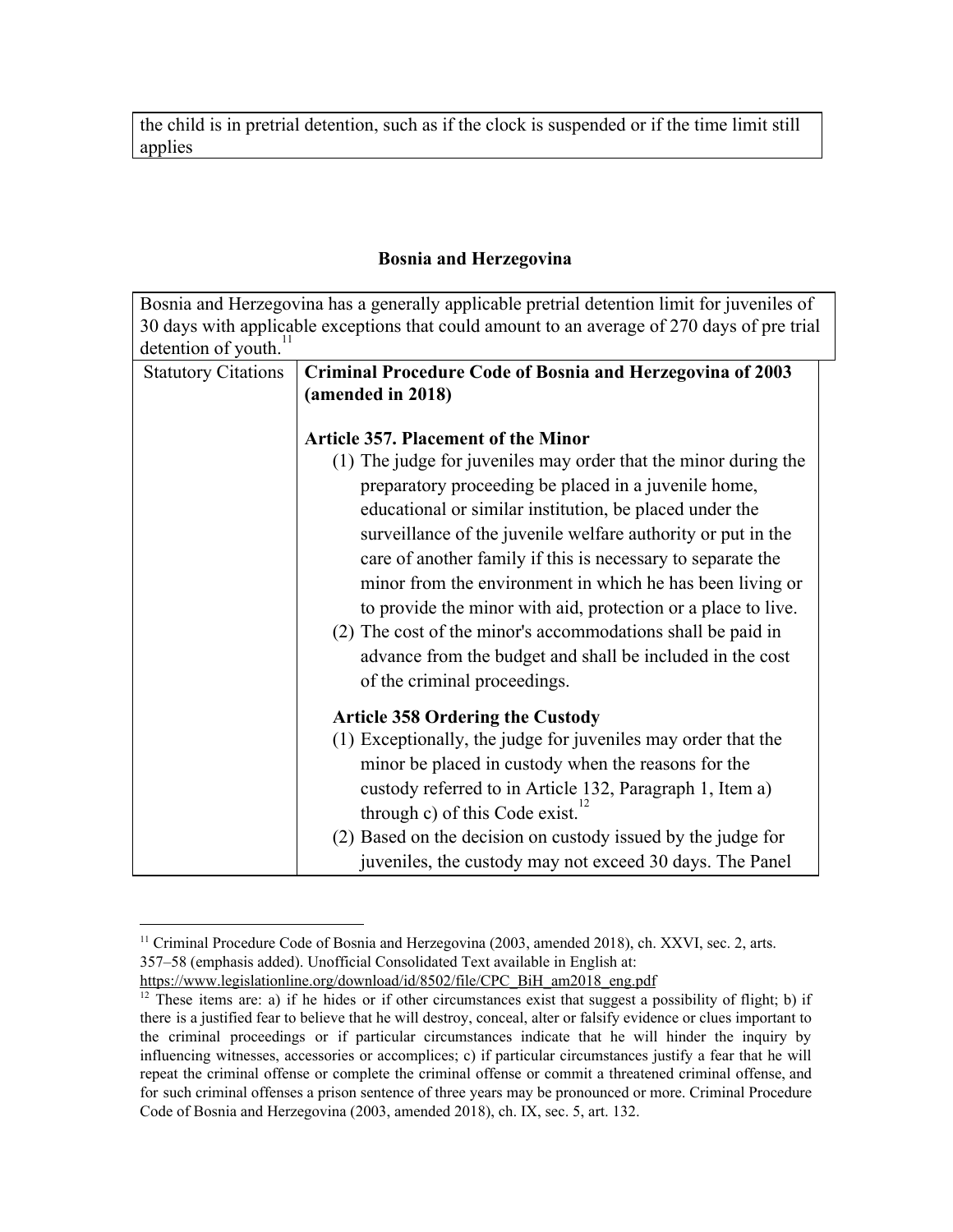|                                      | for juveniles is obligated to review the necessity of the<br>custody every fifteen days.<br>(3) The Panel for juveniles <i>may extend the custody for two</i> $(2)$<br>more months if there are legal reasons for the extension.<br>(4) After completion of the preparatory proceeding, the custody<br>may last for six (6) more months at a maximum. The review<br>of justification of the custody shall be carried out by the<br>Panel for Juveniles upon the expiration of one month period<br>following the date of issuance of the most recent decision<br>on custody. The appeal against this decision shall not stay<br>its execution.                                                                                                                                                                                                                                                                                |
|--------------------------------------|------------------------------------------------------------------------------------------------------------------------------------------------------------------------------------------------------------------------------------------------------------------------------------------------------------------------------------------------------------------------------------------------------------------------------------------------------------------------------------------------------------------------------------------------------------------------------------------------------------------------------------------------------------------------------------------------------------------------------------------------------------------------------------------------------------------------------------------------------------------------------------------------------------------------------|
| Failure to comply<br>with Convention | Under the laws of Bosnia and Herzegovina, a child can be detained<br>awaiting trial for up to nine months. <sup>15</sup> The Committee on the Rights<br>of the Child, in General Comment 10, recommended that children<br>who are detained should be formally charged within 30 days and,<br>once charged, that a final decision should be made by the court<br>within six months. <sup>14</sup> Pretrial detainees are extremely vulnerable to<br>torture and abuses because they are entirely in the power of<br>authorities, whose interests are often to gain information and a<br>confession. Children are particularly vulnerable to coercive<br>interrogation practices and susceptible to make false confessions. <sup>15</sup>                                                                                                                                                                                      |
| <b>JJIA</b><br>Recommendations       | We recommend that Bosnia and Herzegovina promote<br>$\bullet$<br>non-custodial measures for cases of children accused of criminal<br>offenses and use detention only as a last resort and for the<br>shortest possible period of time.<br>We recommend that Bosnia and Herzegovina make better efforts<br>to ensure that children are separated from adults while in<br>custody.<br>Bosnia and Herzegovina should work towards a statutory<br>pretrial detention limit for children of no more than 30 days. The<br>duration of pretrial detention should only be allowed to be<br>extended once by a judge for up to 30 more days based upon the<br>procedural needs of the case at hand, and upon (1) a request by<br>the defense that justifies the extension; $(2)$ a request by the<br>prosecution and a showing that more time is absolutely essential<br>to secure evidence that is necessary and cannot otherwise be |

<sup>13</sup> *Id.*

<sup>&</sup>lt;sup>14</sup> CRC General Comment 10 at ¶ 83 (emphasis added).

<sup>&</sup>lt;sup>15</sup> Juvenile Justice Advocates, International Human Rights Clinic of American University Washington College of Law, University of Minnesota Human Rights Center, *Children in Pretrial Detention: Promoting Stronger International Limits*, 2018, at 14, <https://jjimexico.org/ptd-report/>